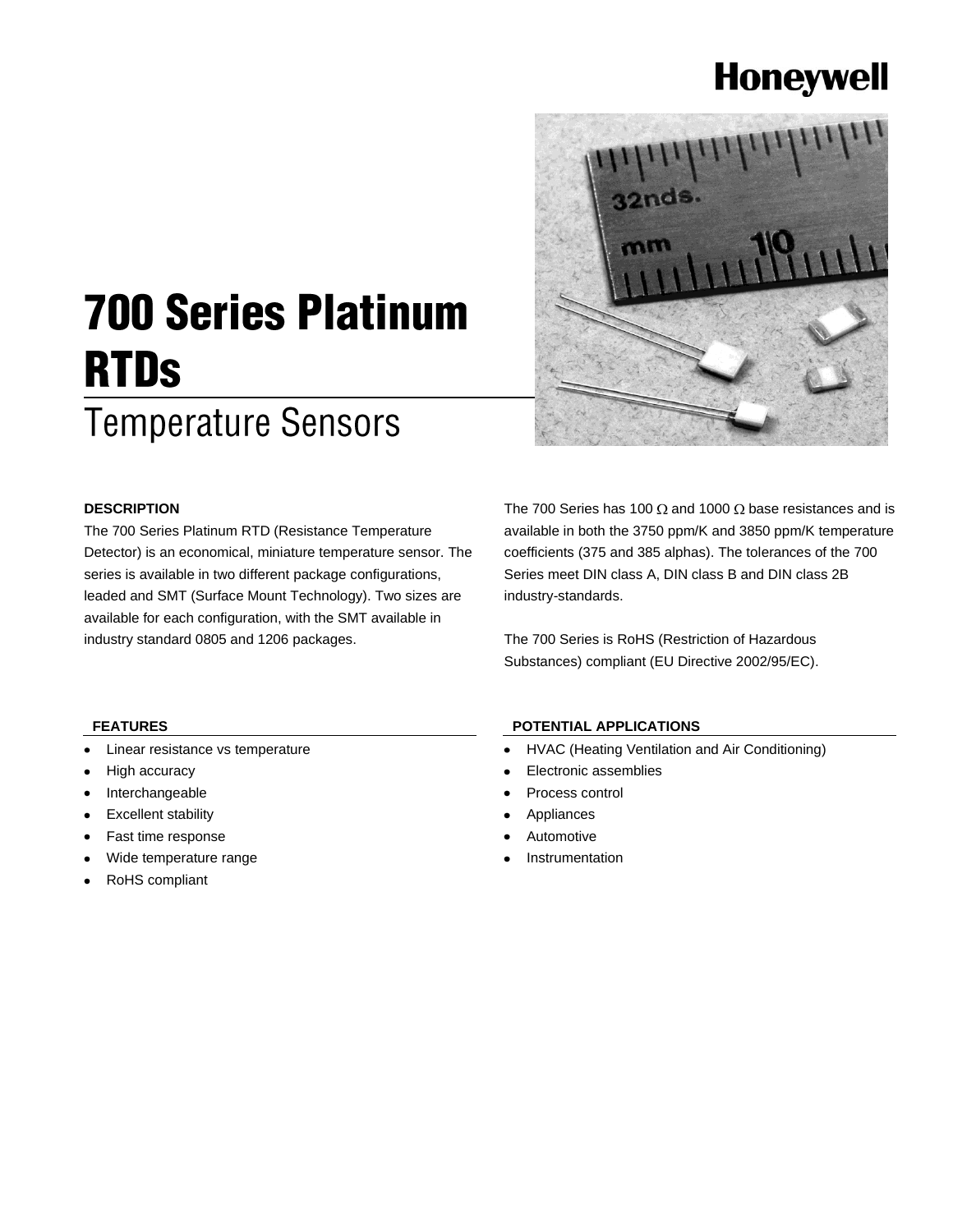## 700 Series Platinum RTDs

### **Table 1. Specifications**

|                          | $700 -$ *                                                       | $701 -$ *                                                       |  |  |
|--------------------------|-----------------------------------------------------------------|-----------------------------------------------------------------|--|--|
| <b>Temperature</b>       | Class B and 2B: -70 °C to 500 °C (continuous                    | Class B and 2B: -70 °C to 500 °C (continuous                    |  |  |
| range                    | operation)                                                      | operation)                                                      |  |  |
|                          | Class A: -30 $^{\circ}$ C to 300 $^{\circ}$ C                   | Class A: -30 $^{\circ}$ C to 300 $^{\circ}$ C                   |  |  |
| Leads                    | Pt-clad Ni wire                                                 | Pt-clad Ni wire                                                 |  |  |
| Long-term                | max. R <sub>0</sub> drift 0.04% after 1000 h at 500 °C          | max. R <sub>0</sub> drift 0.04% after 1000 h at 500 °C          |  |  |
| stability                |                                                                 |                                                                 |  |  |
| <b>Vibration</b>         | at least 40 g acceleration at 10 Hz to 2000 Hz,                 | at least 40 g acceleration at 10 Hz to 2000 Hz,                 |  |  |
| resistance               | depends on installation                                         | depends on installation                                         |  |  |
| <b>Shock</b>             | at least 100 g acceleration with 8 ms half sine                 | at least 100 g acceleration with 8 ms half sine                 |  |  |
| resistance               | wave, depends on installation                                   | wave, depends on installation                                   |  |  |
| Environmental            | unhoused for dry environments only                              | unhoused for dry environments only                              |  |  |
| conditions               |                                                                 |                                                                 |  |  |
| <b>Insulation</b>        | >100 M $\Omega$ at 20 °C; >2 M $\Omega$ at 500 °C               | >100 MΩ at 20 °C; >2 MΩ at 500 °C                               |  |  |
| resistance               |                                                                 |                                                                 |  |  |
| Self heating             | 0.4 K/mW at 0 $^{\circ}$ C<br>0.6 K/mW at 0 $^{\circ}$ C        |                                                                 |  |  |
| <b>Response time</b>     | water current (v=0.4 m/s): $t_{0.5}$ =0.05 s; $t_{0.9}$ =0.15 s | water current (v=0.4 m/s): $t_{0.5}$ =0.04 s; $t_{0.9}$ =0.12 s |  |  |
|                          | air stream (V=2 m/s): $t_{0.5}$ =3.0 s; $t_{0.9}$ =10.0 s       | air stream (V=2 m/s): $t_{0.5}$ =2.2 s; $t_{0.9}$ =7.0 s        |  |  |
| <b>Measuring current</b> | 100 $\Omega$ : 0.3 mA to 1.0 mA                                 | 100 $\Omega$ : 0.3 mA to 1.0 mA                                 |  |  |
|                          | 1000 $\Omega$ : 0.1 mA to 0.3 mA                                | 1000 $\Omega$ : 0.1 mA to 0.3 mA                                |  |  |
| Packaging                | anti-static plastic bag                                         | anti-static plastic bag                                         |  |  |

|                          | $702 -$ *                                                                                | $703 -$ *                                                       |  |  |
|--------------------------|------------------------------------------------------------------------------------------|-----------------------------------------------------------------|--|--|
| <b>Temperature</b>       | Class B: -50 °C to 130 °C (continuous operation)                                         | Class B: -50 °C to 130 °C (continuous operation)                |  |  |
| range                    |                                                                                          |                                                                 |  |  |
| <b>Soldering</b>         | end-termination galvanic tin-plated with Ni barrier                                      | end-termination galvanic tin-plated with Ni barrier             |  |  |
| connection               | layer                                                                                    | layer                                                           |  |  |
| Long-term                | max. R <sub>0</sub> drift 0.06 % after 1000 h at 130 °C                                  | max. R <sub>0</sub> drift 0.06 % after 1000 h at 130 °C         |  |  |
| stability                |                                                                                          |                                                                 |  |  |
| Environmental            | unhoused for dry environments only                                                       | unhoused for dry environments only                              |  |  |
| conditions               |                                                                                          |                                                                 |  |  |
| <b>Insulation</b>        | >100 M $\Omega$ at 20 °C; >2 M $\Omega$ at 130 °C (glass                                 | >100 MΩ at 20 °C; >2 MΩ at 130 °C (glass                        |  |  |
| resistance               | covering)                                                                                | covering)                                                       |  |  |
| Self heating             | 0.8 K/mW at 0 $^{\circ}$ C                                                               | 0.4 K/mW at 0 $^{\circ}$ C                                      |  |  |
| <b>Response time</b>     | water current (v=0.4 m/s): $t_{0.5}$ =0.10 s; $t_{0.9}$ =0.25 s                          | water current (v=0.4 m/s): $t_{0.5}$ =0.15 s; $t_{0.9}$ =0.30 s |  |  |
|                          | air stream ( $V = 2$ m/s): $t_{0.5} = 2.5$ s; $t_{0.9} = 8.0$ s                          | air stream (V = 2 m/s): $t_{0.5}$ =3.5 s; $t_{0.9}$ =10.0 s     |  |  |
| <b>Measuring current</b> | 100 $\Omega$ : 0.3 mA to 1.0 mA                                                          | 100 $\Omega$ : 0.3 mA to 1.0 mA                                 |  |  |
|                          | 1000 $\Omega$ : 0.1 mA to 0.3 mA                                                         | 1000 $\Omega$ : 0.1 mA to 0.3 mA                                |  |  |
| <b>Processing</b>        | face up mounting: reflow soldering or wave<br>face up mounting: reflow soldering or wave |                                                                 |  |  |
| <b>instructions</b>      | soldering, e.g. double wave ≤8 s/235 °C                                                  | soldering, e.g. double wave ≤8 s/235 °C                         |  |  |
| Packaging                | face-up in blister reel                                                                  | face-up in blister reel                                         |  |  |

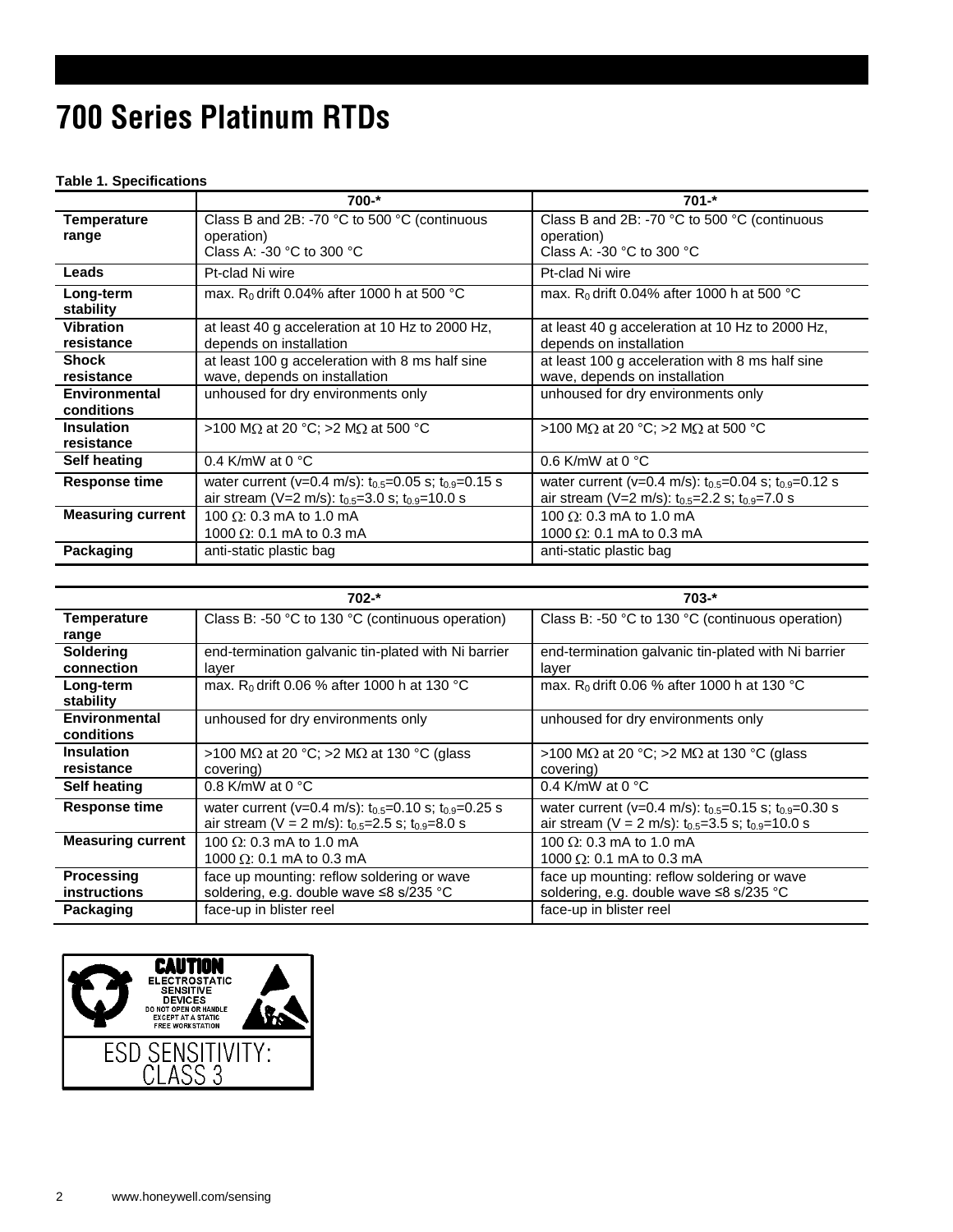## **Temperature Sensors**



**Figure 1. Mounting Dimensions (For reference only mm/[in].)**